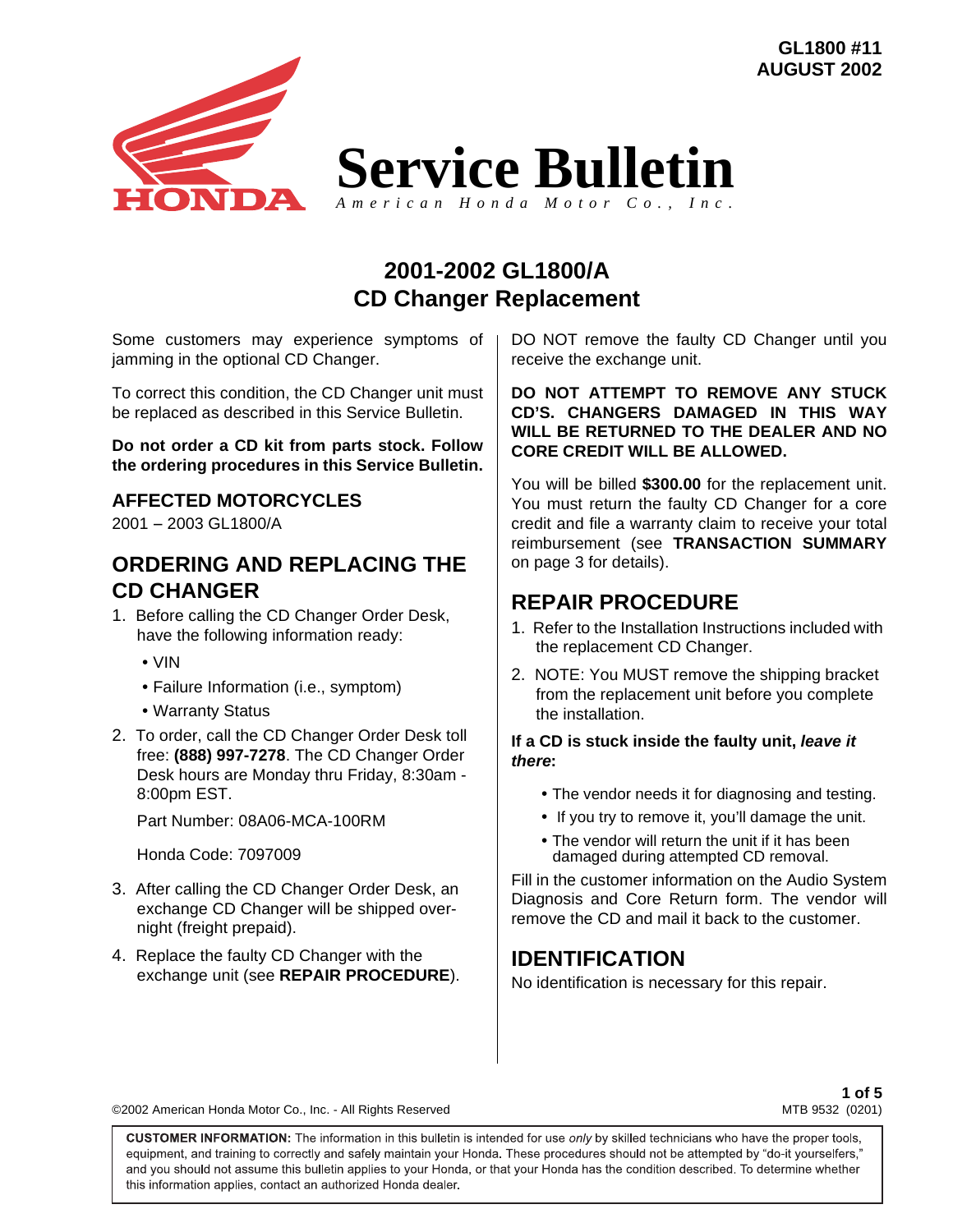## **RETURNING THE FAULTY CD CHANGER**

The faulty CD Changer must be returned within 20 days of receipt to receive the **\$400.00** core credit.

Failure to return the faulty CD Changer within 20 days may also result in the warranty claim being debited.

1. Place the faulty CD Changer in the same box in which the exchange unit was sent.

THE FAULTY CD CHANGER (CORE) MUST BE RETURNED IN THE SAME BOX IN WHICH THE EXCHANGE UNIT WAS SHIPPED. These boxes are identified by the label shown below which is printed on the inside of the lid:

#### **TO RECEIVE FULL CREDIT, CORE MUST BE RETURNED IN THIS BOX**

2. Fill out the Audio System Diagnosis and Core Return Form that came in the box with the exchange unit. If you do not fill out the form completely, a diagnostic fee will be charged to your account.

See page 4 of this Service Bulletin for a sample Audio System Diagnosis and Core Return Form.

3. Fill out the pre-printed FedEx airbill that came in the box with the exchange unit. The airbill should have the following address *pre-printed* on it:

> AHM Remanufactured Parts c/o NK Parts Industries Inc./West 2640 Campbell Rd. Sidney, OH 45365-8836

- **Do not use an ordinary FedEx airbill.** The pre-addressed airbill has a special account number on it for the exchange program. If you need more airbills, call the CD Changer Order Desk, **not your assigned Parts Center**.
- Write your dealer number and the warranty claim number in the area shown on the sample airbill below.
- 4. Affix the FedEx Airbill to the outside of the box. CD Changers sent in a box not bearing the correct FedEx airbill will **NOT** be accepted for reimbursement under this program.
- 5. Enclose a copy of the HONDANET for Windows warranty claim in the box. If the claim form is incomplete or not in the box, the faulty CD Changer will be returned to your dealership.
- 6. Ship the faulty CD Changer to the preprinted address on the airbill.

#### **Do not ship the faulty CD Changer to the manufacturer or the Warranty Parts Inspection (WPI) Center.**

- 7. For your records, on the repair order include the following:
	- warranty claim number
	- original part number
	- FedEx airbill number

When the faulty CD Changer is received, a core credit of **\$400.00** will be posted to your dealership's Balance Forward Account. The credit can be identified by the claim number + "CORE" (e.g., 12345/ CORE).

#### **REMEMBER:**

**A copy of the HONDANET for Windows warranty claim must be included in the box.**

|                                            | <b>SAMPLE AIRBILL</b>                                                            |                               |
|--------------------------------------------|----------------------------------------------------------------------------------|-------------------------------|
|                                            | X 612670604375                                                                   | 0215                          |
| Make sure you check the<br>FedEx 2Day box. |                                                                                  |                               |
|                                            |                                                                                  | <b>B.</b> Trailers Foralt Co. |
| Write your dealer number here.             |                                                                                  |                               |
|                                            |                                                                                  | <b>COSTS</b>                  |
| Write your warranty<br>claim number here.  | -1513 328-6158<br>INDIVITY/LEN LIFE/WEEP<br><b>ANTERLI RE</b><br><b>ALCOHOL:</b> |                               |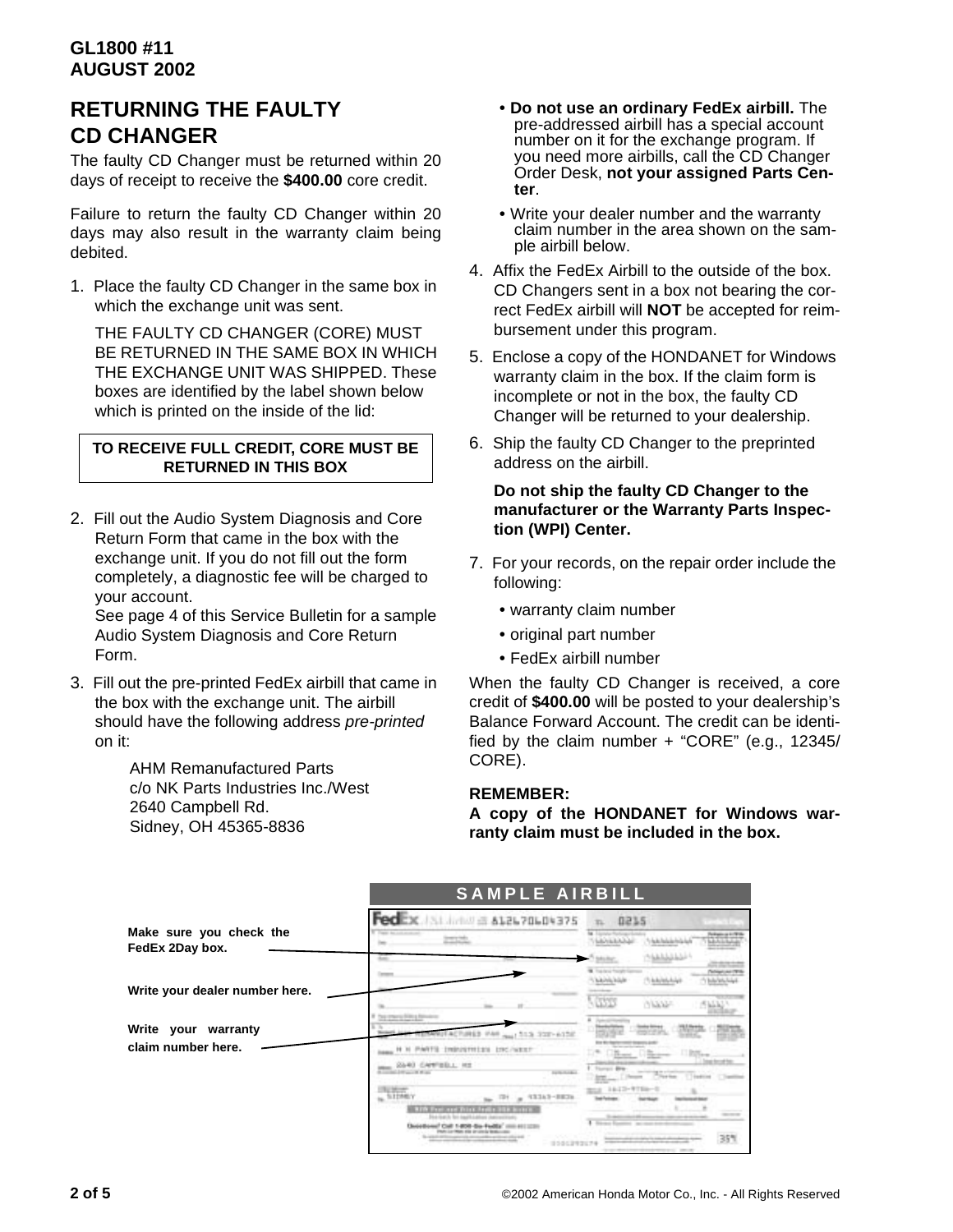# **FAULTY CD CHANGERS NOT ACCEPTED BY AMERICAN HONDA**

No faulty CD Changer will be accepted for credit if a copy of your claim is not provided.

- No faulty CD Changer will be accepted if it is returned in any package other than the original (the box that the exchange unit was sent in). If the original box has been damaged or lost, contact the CD Changer Order Desk at **(888) 997-7278**.
- The returned CD Changer must correspond to the core part number for the replacement unit; otherwise, you will not receive full credit.
- No faulty CD Changers will be accepted if not returned to the correct address via the FedEx method described above.
- Faulty CD Changers that have been damaged, defaced, or tampered with (including attempts at jammed CD retrieval) will not be accepted.
- No faulty CD Changer will be accepted without a completed Audio System Diagnosis and Core Return Form included with the returned core. To obtain supplies of the Audio System Diagnosis and Core Return Form, please order item number **S9505** from Dyment at (440) 572-0725. A sample form that you can duplicate is also included on the last page of this Service Bulletin.

**Any faulty CD Changers that are rejected for the reasons above will be returned to the dealership. The freight will be charged to your Parts Balance Forward Account, your warranty claim will be debited, and no core deposit credit will be issued.**

#### **WARRANTY INFORMATION**

Normal one-year accessory audio warranty applies. If you feel special consideration is appropriate, contact Dealer Support at (800) 421-1900, ext. 1, or your DSM.

Since accessory claims are filed as Parts claims, there is no Warranty Template Number available for this replacement.

When entering your claim, be sure to have the following:

- 1. Previous R.O./Counter Ticket Number
- 2. Previous R.O./Counter Ticket Date
- 3. Previous Mileage

#### **CLAIM FILING SUGGESTIONS:**

| <b>Claim Type</b>                                    | Parts                            |
|------------------------------------------------------|----------------------------------|
| Part Claim Type                                      | Dealer Installed                 |
| <b>Failed Part</b>                                   | 08A06-MCA-100<br>(H/C 6610521)   |
| Defect Category                                      | Manufacture                      |
| Defect Description                                   | Improper Assembly                |
| Description of Repair CD                             | <b>CHANGER EXCHANGE</b>          |
| <b>Customer Contention Cate-Sound System</b><br>gory |                                  |
| <b>Customer Contention</b><br>Description            | <b>CD PLAYER</b>                 |
| Labor Operation Number/619199/0.6<br>Time            |                                  |
| Parts Used Information                               | 08A06-MCA-100RM<br>(H/C 7097009) |
| <b>Part Price</b>                                    | \$300.00                         |

### **TRANSACTION SUMMARY**

When the CD Changer is shipped, you will be billed **\$300.00**. You will also be billed **\$400.00** for the core deposit.

After following these directions exactly, you will receive two credits: one credit from Warranty for the warranty claim; one \$**400.00** credit from Parts for the core deposit.

The Warranty credit will appear on your Weekly Warranty Claim Statement. The amount will reflect **0.6** hours labor reimbursement and **\$300.00** parts reimbursement (the net cost of the CD Changer, excluding the core value). Normal parts allowance and timelines apply.

The Parts credit will appear on an invoice and on your Balance Forward Account Statement. The invoice number will consist of the following: the first six characters will indicate your warranty claim number, followed by a slash mark and the word "CORE".

#### **For example:** 123456 / CORE

The core credit for the faulty CD Changer is **\$400**.

#### **QUESTIONS?**

If you have any questions or problems regarding the information within this Service Bulletin, please call TechLine at (800) 421-1900, ext. 1, or call your District Service Manager.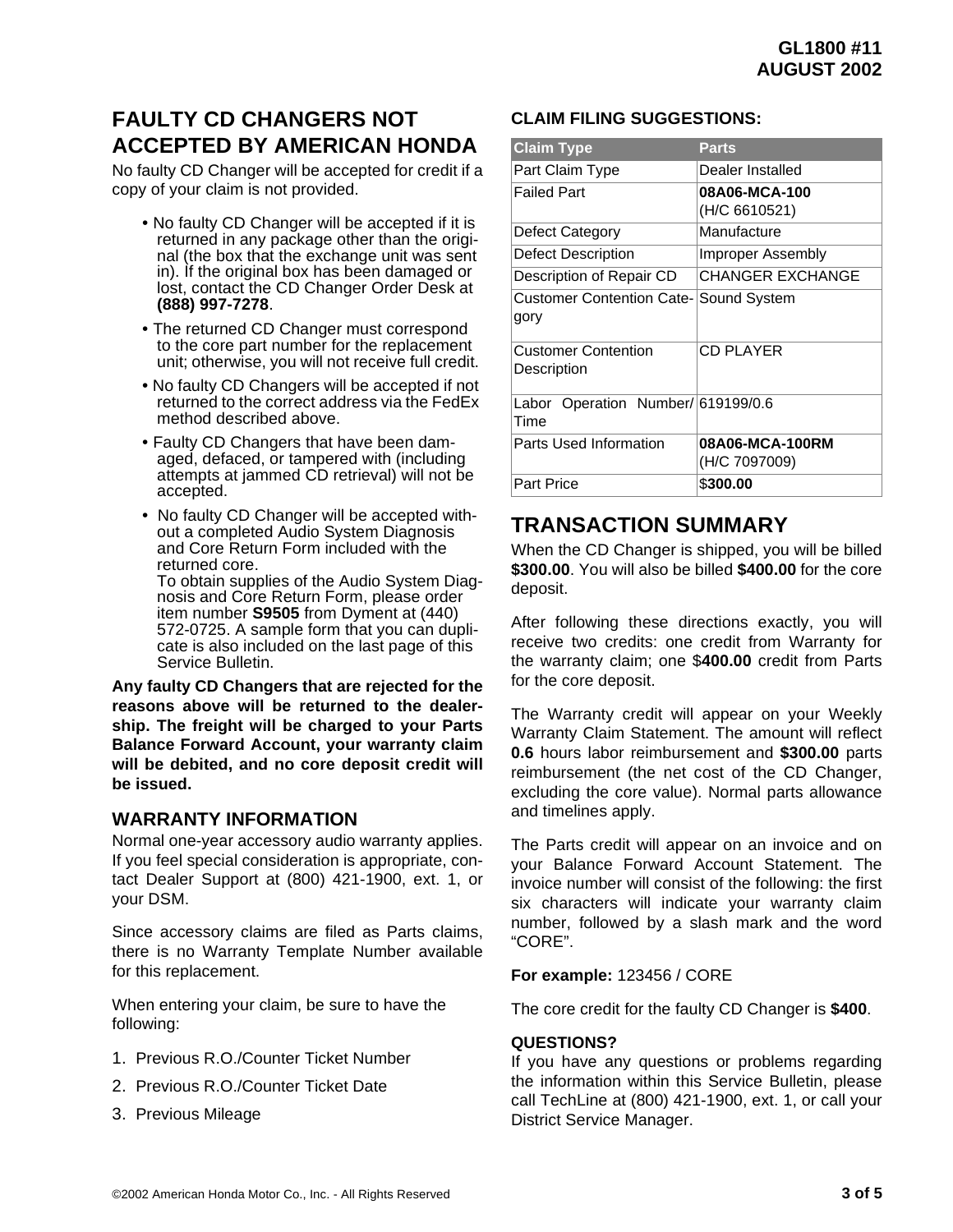# **Audio System Diagnosis and Core Return Form**

The Audio System Diagnosis and Core Return Form is being introduced to help speed audio system returns and transactions. Please be sure to fill out the entire form. This will ensure quick and accurate transactions. **NOTE: If you do not fill the form out completely, a diagnosis fee will be charged to your dealership.**



**4 of 5** ©2002 American Honda Motor Co., Inc. - All Rights Reserved